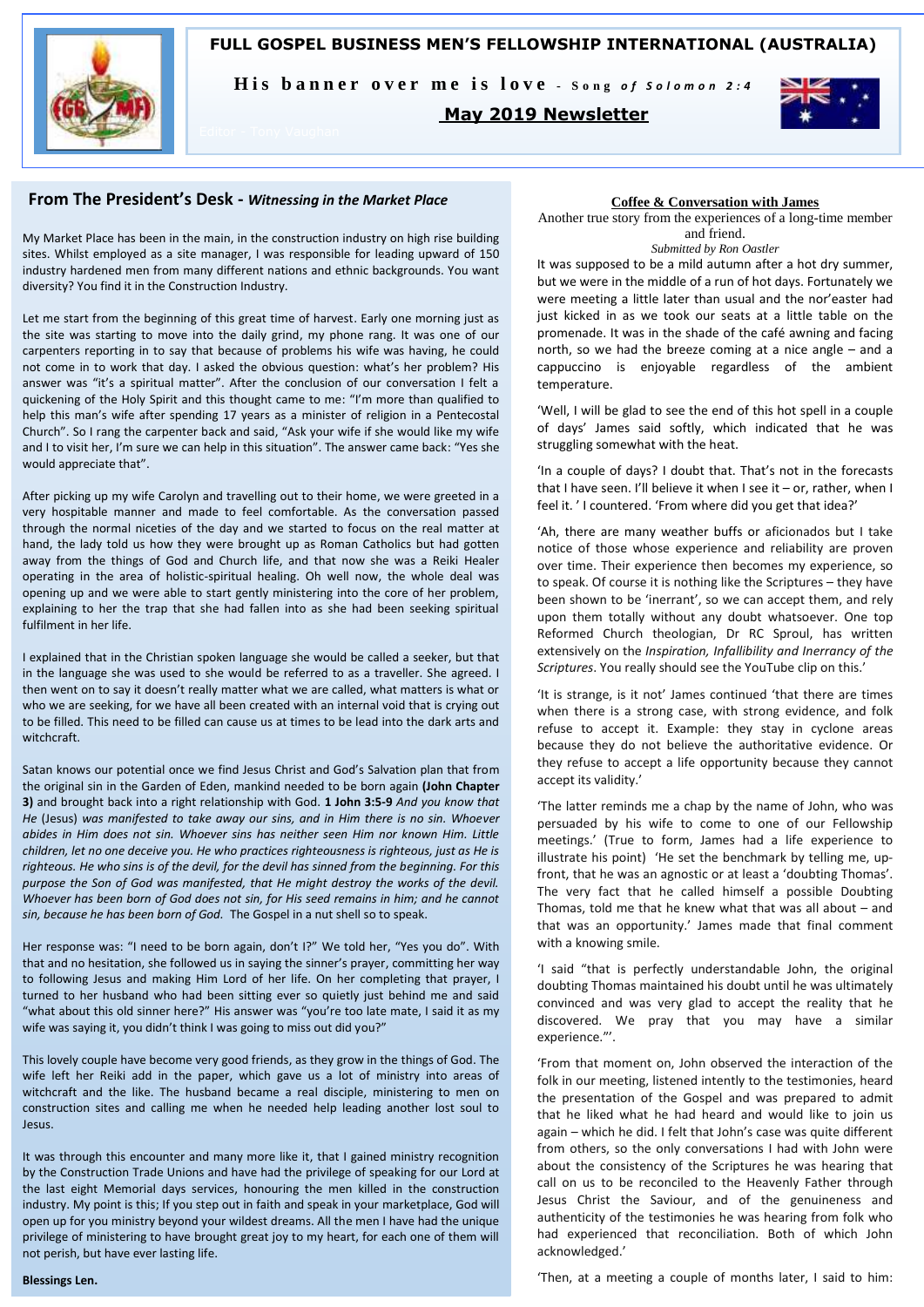"John, you have heard the compelling case for believing, confessing, calling on God and committing to Him. You have also heard the compelling case for the genuineness and authenticity of coming into that new relationship with Father God, as experienced by real folk whom you have come to know here.'

'Like the original Doubting Thomas, it is time to put those doubts aside and make that life-changing decision to receive Jesus Christ as Lord and Saviour. Remember that the Scripture says: "*if you confess with your mouth that Jesus is Lord and believe in your heart that God raised him from the dead, you will be saved. For with the heart one believes and is justified, and with the mouth one confesses and is saved.*" '

'Doubting Thomas realised who Jesus was and confessed Him as Lord with the words: "…my Lord, and my God." Are you now ready to confess Him as Lord and Saviour too? He was – and he did!'

'So my friend' James concluded '*Winning and Discipling folk to Christ* includes all sorts of folk, including a doubting Thomas here and there, who sometimes need time for the Holy Spirit to remove their doubts. So, have patience.'

#### **Encouragement by John Weeks**

1Sam 30:1 in this story David and his men return from battle to find their homes burned and everything stolen and their wives and children taken captive. V4 they wept until they ran out of tears. After going through the hardest of battles, wounded and tired, then having a shocking setback, they were devastated. It's so hard to pick yourself up from something like that. V6 says "David was greatly distressed" even his men wanted to kill him.

But David encouraged himself in God. He enquired of God asking the two most powerful and important questions. Shall I pursue? And Shall I overtake them? In our words today we would say ...Am I just wasting my time? And Will I succeed? Gods answer was a resounding yes. David did pursue and v18-20 recovered all including the cattle the wives and children and a great financial gain as well.

How easy it is to allow the devastation of setbacks to steal from us, and to rob from us. How difficult to be encouraged in the face of personal attacks. God is not afraid to answer the hard questions, and he is also able to bring us the victory if we will only pick ourselves up and go again into battle......just one more time.

<u> Martinist Carpet and Martin Andre Post-Alexander and </u>

"We are hard-pressed on every side, yet not crushed; we are perplexed, but not in despair: persecuted, but not forsaken; struck down, but not destroyed"

-2 Corinthians 4:8-9 NKJV

### **To all the membership FGBMFI**

*Dear Friends, My best wish is that everything goes well in your lives and always with the blessing of God in your projects both in life and in your spiritual life and service. Precisely, speaking of service, we have been traveling through several countries and in each of them God is confirming His presence in a more intense way since miracles and wonders have been manifested in the latest revivals that have taken place. Throughout the world, miracles, healings, and wonders have*  been seen in a wonderful way: The FULL GOSPEL, in its total *manifestation.*

*I have been asking God for wisdom to be able to make the best decisions about the future of our Organization, these are challenging times, but I have the full assurance that these are the times that God has chosen for this Fraternity to return to its spiritual roots. From the first day that we took this responsibility and opportunity of service we have received power from God and his Son Jesus, the power of His Holy Spirit with full freedom to do the work on earth through men and women transformed by the power of His Holy Spirit.*

*The moment has arrived and is in front of us, the one who does not have ears or cannot see will stay as the signals are given. We cannot get away from them, they are becoming clearer and stronger each day. We need to return to our beginnings. The revelation in our hearts is that our place is here and now, that our call is unique before God and has been designed by his Holy Spirit for us to walk and carry the power and grace of God. We cannot stay at home, we need courageous men anointed by the power of God and with the clear conviction that "Christ is our hope of glory."*

*We have a year full of activities and I know that in some of them I will have the privilege of greeting you personally, my greatest wish is that together we will fulfil the call of our Fraternity, we cannot do anything apart, let's always remember that Jesus asks us to be ONE with Him as he is with His Father. This is how the grace and favour of God the Father will always be with us. This Vision cannot be contained in four walls, it was and will continue to be for the whole WORLD, just as our Founder Demos Shakarian saw it and it was continued with his son Richard. What remains for us is to continue the work and to know that many men gave their lives so that this Vision could continue and fulfil its purpose, and I remind you of what God said to our founder, "I gave you my Name and my Power. How could you want more? Now, go and do the work."*

*Count on all our support for these special times, from the International Office. You will always have our prayers and our best wishes to multiply the work, so at the end of our days they will tell us "Come good child, here is your home" With special affection and always at your service.*

*God bless you. Mario Garcia International President [www.fgbmfi.org](http://r20.rs6.net/tn.jsp?f=001tZw21N3rbknn973EdoL0FEfsmQTZBe26r1gvqeTZvWR-RkmsNS8Sb6sJFsvJWopR5p7Oxn4LjyF0GrN0P_BZ3PpXfW8Vy32GZrBfXpDa9npnjpU_rZbXLiLy8GkCzuV1FiDHQUjG1kY=&c=_PbiN7owfg_7PbtY08fCYp4wCVEe9s0PVCD-BREtsM208fX0B9Yi4A==&ch=osCIDq_5Jf_Uij83qqyvyK0FLgga9jqlrgv91LOyJkck-P7Epp4fzA==)*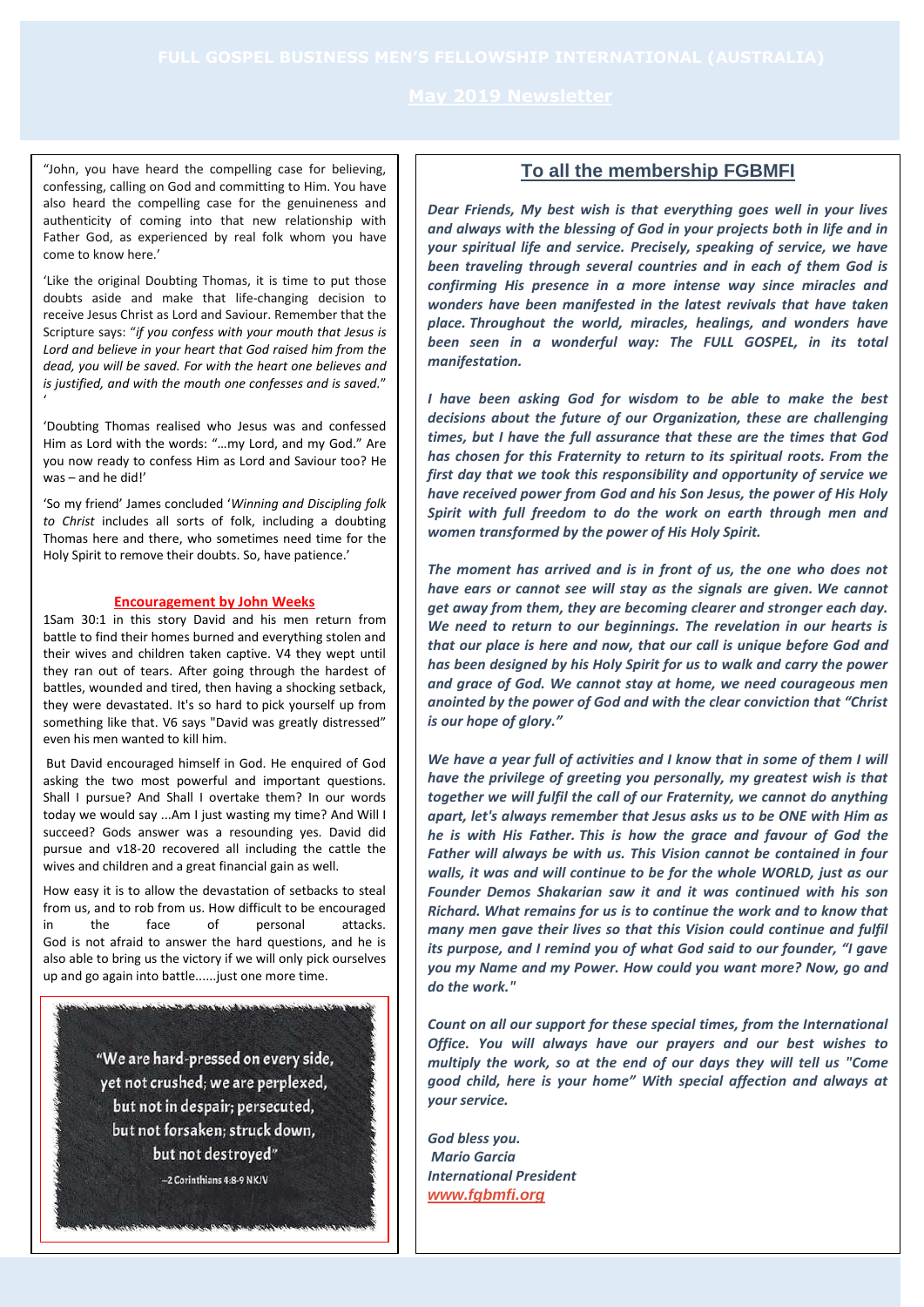### **Extract from a testimony – Zona**

Zona was a prominent business person in the community. She had owned her own real estate firm for many years and was still a dominant force in the market place, even though she was over 70 years of age. Zona first came to my attention by way of one of the partners in our firm. She had a major problem to the extent that she was thinking of closing or selling her business. Gay asked me if I would look at it for her to see what we could do. Putting some procedures in place and with some mentoring and counselling, we were able to resolve the issue reasonably quickly. Zona was extremely grateful and asked if there was anything she could do for me. I just felt the Holy Spirit saying "invite her to your next chapter meeting", which I did. Zona was happy to attend and parked herself in the front row of the meeting. When the meeting concluded she thanked me and went on her way. I was not sure if she had enjoyed the meeting because there was very little comment.

A few days later I received a call from Zona, saying that she was selling a family home where the marriage had broken up and the husband was left in the house on his own. She had real concerns for David and his emotional wellbeing. I was amazed by her next request – could the chapter men get around David and see if we could help him through this terrible situation. Zona gave me the address and I went to see David – it was a 'cold call' so to speak and David was not keen to speak to me. I quickly needed to find some common ground and called on the Lord for some help. Slowly David opened up and explained the betrayal that had taken place, with his wife running off with another man and taking their 2 children. He was shattered and heartbroken.

I spoke to David about the things he would need to do in the short term and in the longer term, where he could get his life back and also connecting with his children. Long story short, the boys got around David and he came to the Lord and became a chapter member. He started going to church and growing in strength walking with the Lord. His ex-wife slandered him in an attempt to stop home seeing his children, however when the case went to court the judge allowed him free access to his children, due to a wonderful reference his pastor had written (who was also there to support him).

Several weeks later I received another call from Zona (she had kept in touch with David as she was selling his house) saying that there was another young man she had just met who really needed support. She asked if the chapter guys could help?! This situation was a little different and Patrick was 6.4 feet tall and built like Arnold Schwarzenegger. He had a Rottweiler with a studded colour and rode a big motorbike. Patrick had lost his way in life and was heading down the road to depression. I took Patrick to a meal at our favourite Chinese Restaurant and proceeded to tell Patrick about Jesus. He told me he really liked what I was sharing but the voices in his head were getting wild! I looked up to see how far the entrance/exit door was and, could I make it without Patrick tearing my head off. Patrick was led to the Lord the following week and he also became a great chapter member (the voices in his head got dealt with). He also attended our church, but after 6 months he told me that he had to return to the Catholic Church and tell them all the things that he had learnt and experienced that perhaps they didn't know.

I could go on, but suffice to say Zona sent more men to us and became a Christian herself a year after our initial meeting. She was on fire for God and attended all our public meetings, always sitting up the front. I look back and think how gracious is our Lord and the circumstances He provides to bring his children to himself. Because Zona was well known in the community she was able to tell people about her commitment to the Lord and how happy she was in doing this.

Tony Vaughan

**EVENTS – See webpage for details**

**Brisbane Chapter Dinner 18 May 2019 – Col Stringer**

**Toowoomba Chapter Dinner 24 May 2019 – Padre David Snape**

*Did you know that the moment you received Jesus into your heart your journey in eternity started*